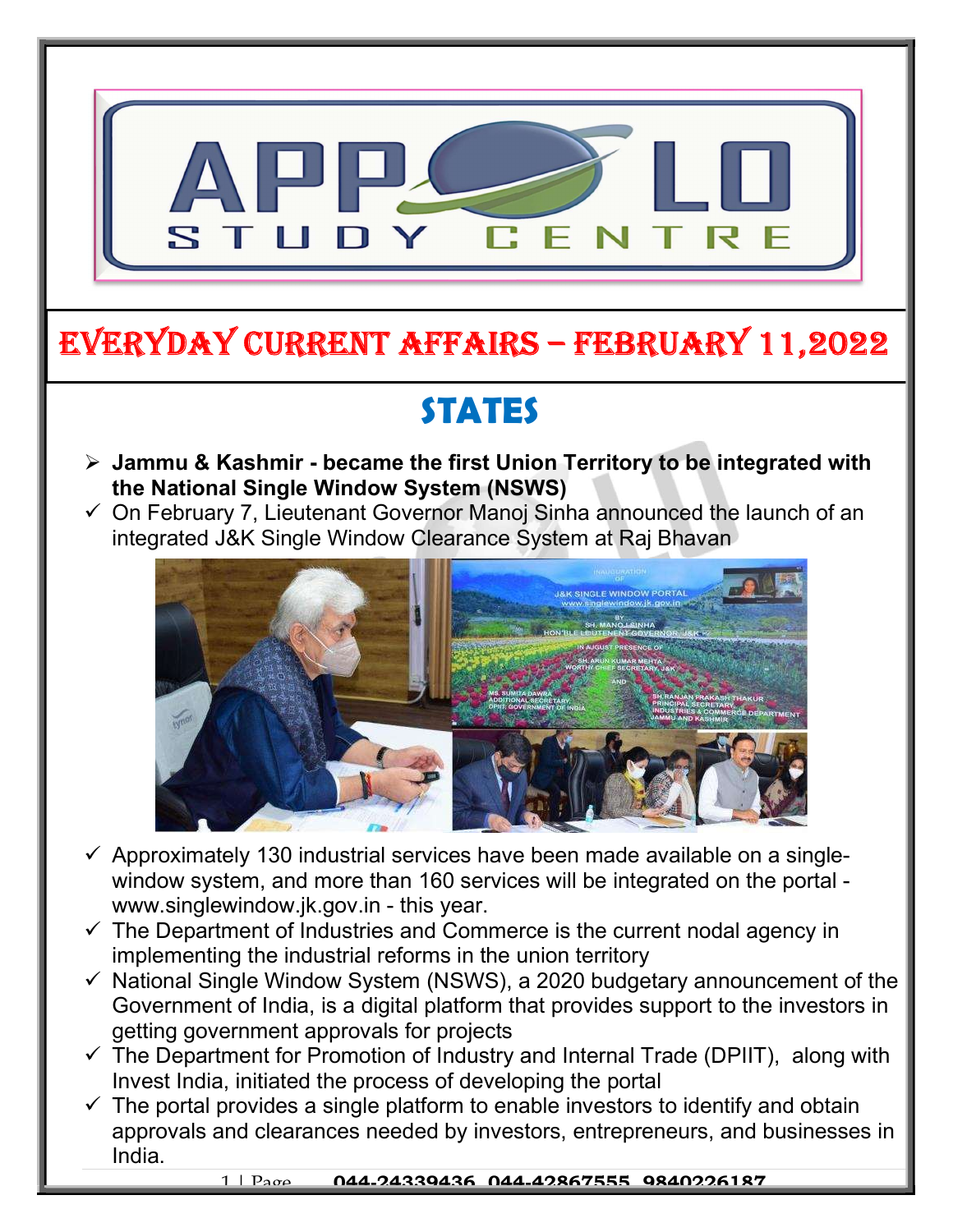- $\checkmark$  NSWS will eliminate the need for investors to visit multiple platforms/offices to gather information and obtain clearances from different stakeholders
- $\checkmark$  In September 2021, Piyush Goyal, who is the Union Minister for Commerce and Industry, Textiles and Consumer Affairs, Food and Public Distribution, softlaunched the platform.
- $\checkmark$  NSWS is a partner of the India Industrial Land Bank (IILB), which hosts 45 industrial parks of J&K and helps to find land parcels for investors in J&K
- $\checkmark$  According to the Ministry of Home Affairs, the NSWS portal can currently be used to apply for 142 central approvals and consists of over 20 ministries and departments
- Andhra Pradesh, Goa, Gujarat, Himachal Pradesh, Jammu & Kashmir, Karnataka, Madhya Pradesh, Maharashtra, Odisha, Punjab, Tamil Nadu, Telangana, Uttar Pradesh, and Uttarakhand are among the 14 states/UTs with NSWS.
- $\checkmark$  The first approval through the NSWS portal has been granted on January 11, 2022 to CMR-Kataria Recycling Private Limited for the Vehicle Scrappage Facility RVSF, Kheda, Gujarat with a capacity of 67,000 vehicles
- $\checkmark$  The approval has been made possible within a timeline of 63 days since the application was submitted online

### NATIONAL

- $\triangleright$  On February 9, the Centre formally notified the unification of eight services related to Indian Railways under the Central Civil Services into the newly created Group 'A' Central service called 'Indian Railways Management Service' (IRMS)
- $\checkmark$  The move is aimed at bringing about a uniform appointment system and ease inter-departmental conflicts besides enabling cross functional posting of officials.
- $\checkmark$  With the unification, railways is left with just two departments, namely the Railway Protection Force (RPF) and Medical Service Department (MSD).
- $\checkmark$  On December 24, 2019, the Union Cabinet had decided to merge eight services into one based on the recommendations of the Bibek Debroy committee report of 2015 for restructuring of Railway Board and Railway Ministry
- $\checkmark$  The reforms for the Indian Railways was proposed during the tenure of Piyush Goyal as railway minister
- $\checkmark$  As a first step towards this, the Railway Board was restructured in September 2020.
- $\checkmark$  The eight services that were merged into IRMS are Indian Railway Service of Engineers (IRSE), Indian Railways Service of Mechanical Engineers (IRSME), Indian Railway Service of Electrical Engineers (IRSEE), Indian Railway Service of Signal Engineers (IRSSE), Indian Railway Stores Service (IRSS), Indian Railway Traffic Service (IRTS), Indian Railway Accounts Service (IRAS) and Indian Railway Personnel Service (IRPS)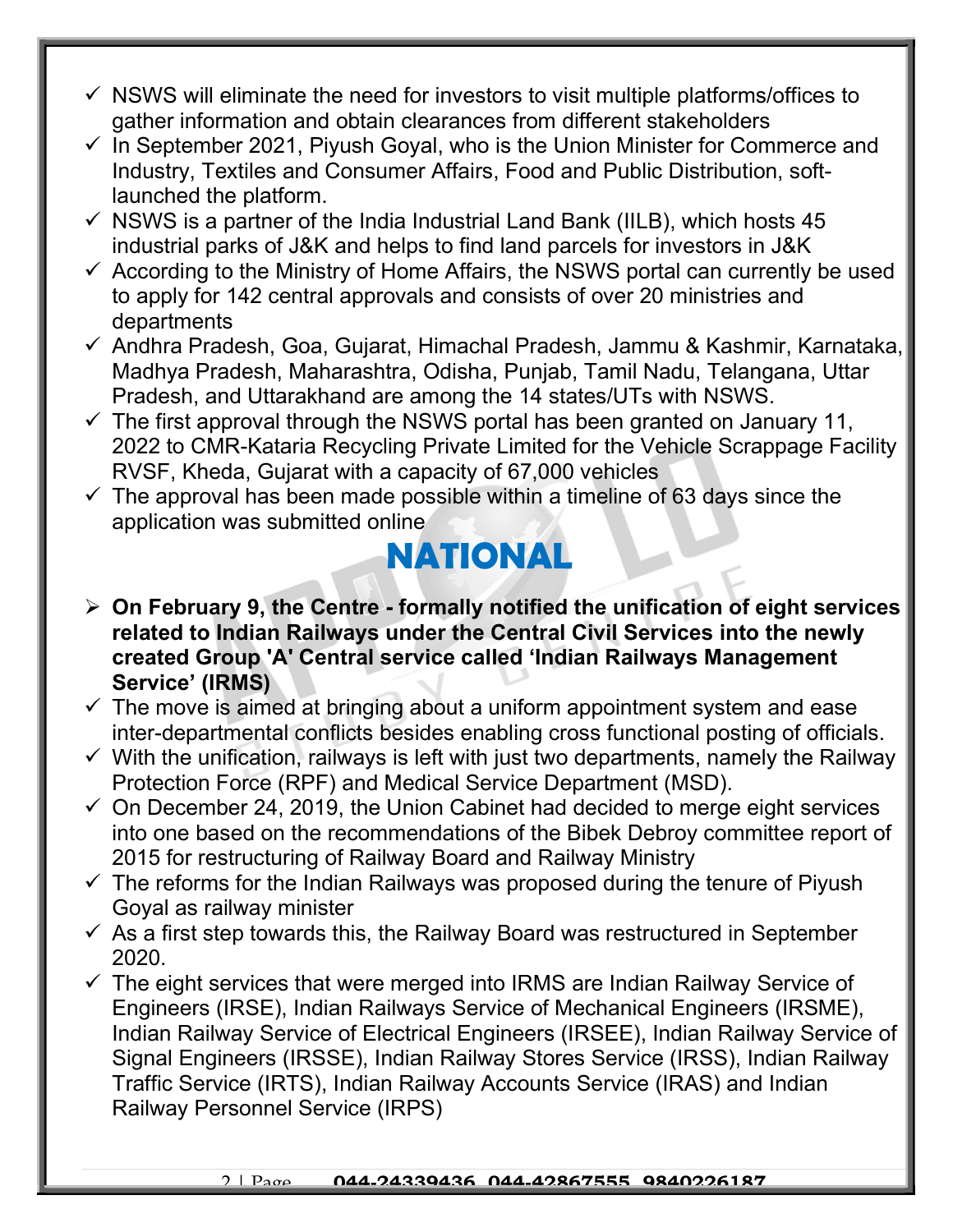- $\checkmark$  The unification of these eight existing services of Indian Railways will be done at all levels that is, from Junior scale to Higher Administrative Grade (HAG) plus
- $\checkmark$  A total of 27 posts of GMs have been upgraded to apex grade and it will be ensured that eligible officers of all the erstwhile services get the apex grade post of GM
- $\checkmark$  In future, only officers of IRMS will be eligible to become Chairman & CEO and Members of the Railway Board in charge of functional areas.
- $\checkmark$  Officers recruited by Union Public Service Commission under Indian Railways Protection Force Service and the Indian Railways Medical Service have not been included under IRMS.
- $\triangleright$  The National Medical Commission (NMC), which regulates medical education in India - proposed replacing the Greek-origin Hippocratic Oath with 'Charak Shapath' at the graduation ceremony of doctors
- $\checkmark$  The Hippocratic Oath refers to a code of ethics undertaken by physicians across the world.
- $\checkmark$  It is administered to medical students when they transition from pre-clinical to clinical subjects, during the 'white coat' ceremony.
- $\checkmark$  The Hippocratic Oath is believed to have been written by the ancient Greek physician Hippocrates and is taken during convocation.
- $\checkmark$  In the oath, the physician pledges to prescribe only beneficial treatments, according to his abilities and judgement; to refrain from causing harm or hurt; and to live an exemplary personal and professional life.
- $\checkmark$  Charak Shapath is the oath written in Charak Samhita, one of the two foundational Sanskrit texts of ancient Indian medicine.
- $\checkmark$  Maharishi Charaka is known as one of the primary contributors to the ancient science of Ayurveda and author of 'Charaka Samhita', a medical treatise
- $\checkmark$  Originally written in Sanskrit, the treatise is now translated into Hindi and English
- $\checkmark$  Meanwhile, the Medical Council of India (MCI) has announced that it does not recognize or approve medical courses done only in 'online' mode
- $\checkmark$  In another development, the MCI said it has already drafted a declaration for doctors in the country.
- $\checkmark$  It simply describes 11 principles that a doctor practicing in India is expected to follow.
- $\checkmark$  Doctors also have to undertake to abide by this declaration when they register with the Medical Council of India.
- $\triangleright$  Atal Innovation Mission (AIM), NITI Aayog, and the U.S. Agency for International Development (USAID) - announced a new partnership under the Sustainable Access to Markets and Resources for Innovative Delivery of Healthcare (SAMRIDH) initiative
- $\checkmark$  The tie-up seeks to improve access to affordable and quality healthcare for vulnerable populations in tier-2 and tier-3 cities, and rural and tribal regions.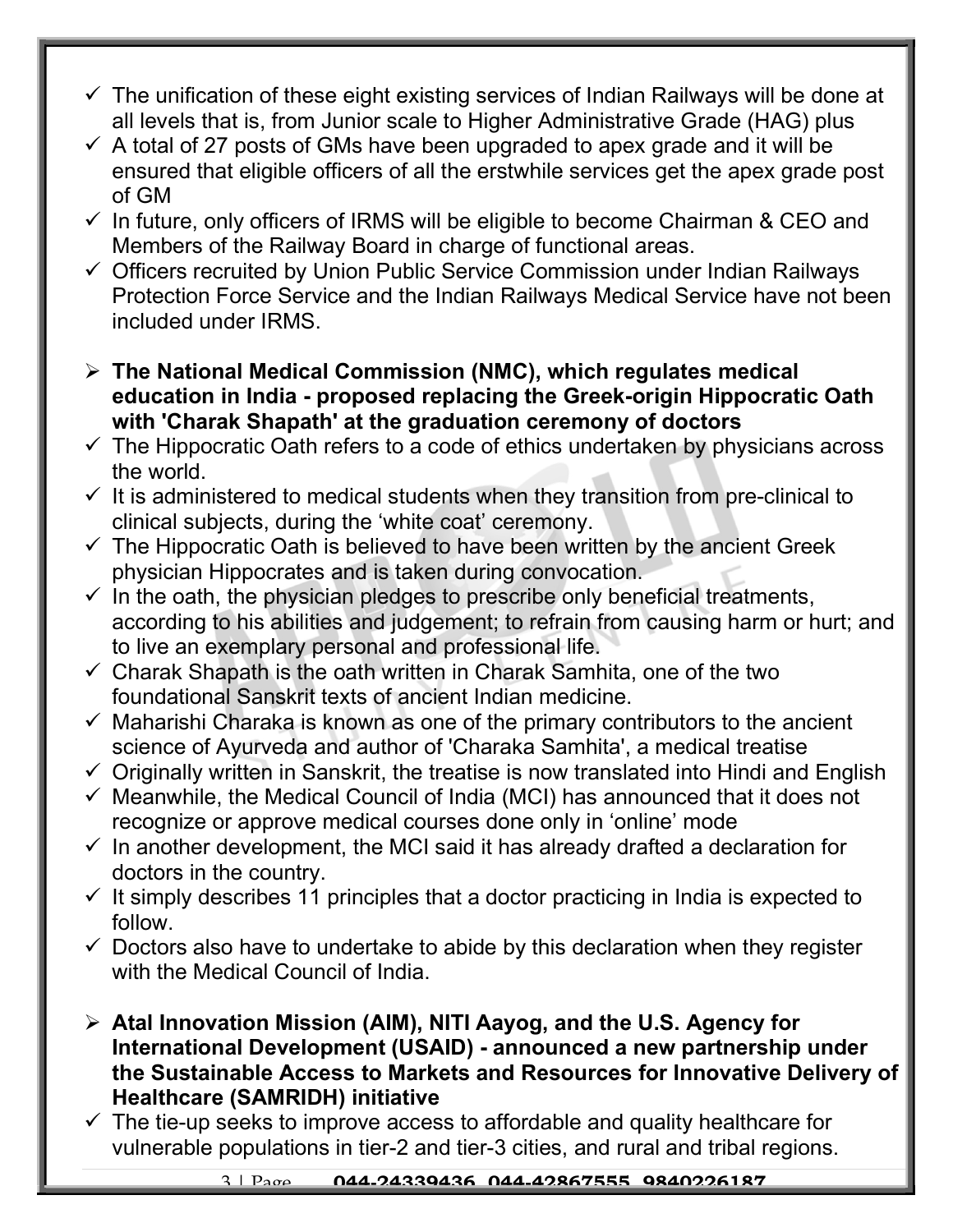

- $\checkmark$  The collaboration would focus on innovations across the healthcare sector combining public and philanthropic funds with commercial capital
- $\checkmark$  It will strive to provide an effective response to the ongoing third wave of COVID-19 and build health system preparedness for future infectious disease outbreaks and health emergencies
- $\checkmark$  In 2020, USAID, IPE Global, and stakeholders from the Indian government, academia, and the private sector developed the innovative SAMRIDH

#### CONFERENCES & SUMMITS

 Ministry of New and Renewable Energy and Ministry of External Affairs jointly hosted the ASEAN-India High-Level Conference on Renewable Energy (RE) from February 7-8, 2022 through video conference



- $\checkmark$  The meeting took place on the theme of "Experience and Innovations for Integrated Renewables Market".
- $\checkmark$  It was organized in association with The Energy and Resource Institute, India and the ASEAN Centre for Energy
- $\checkmark$  The event consisted of an inaugural ministerial session, five technical sessions, and a closing session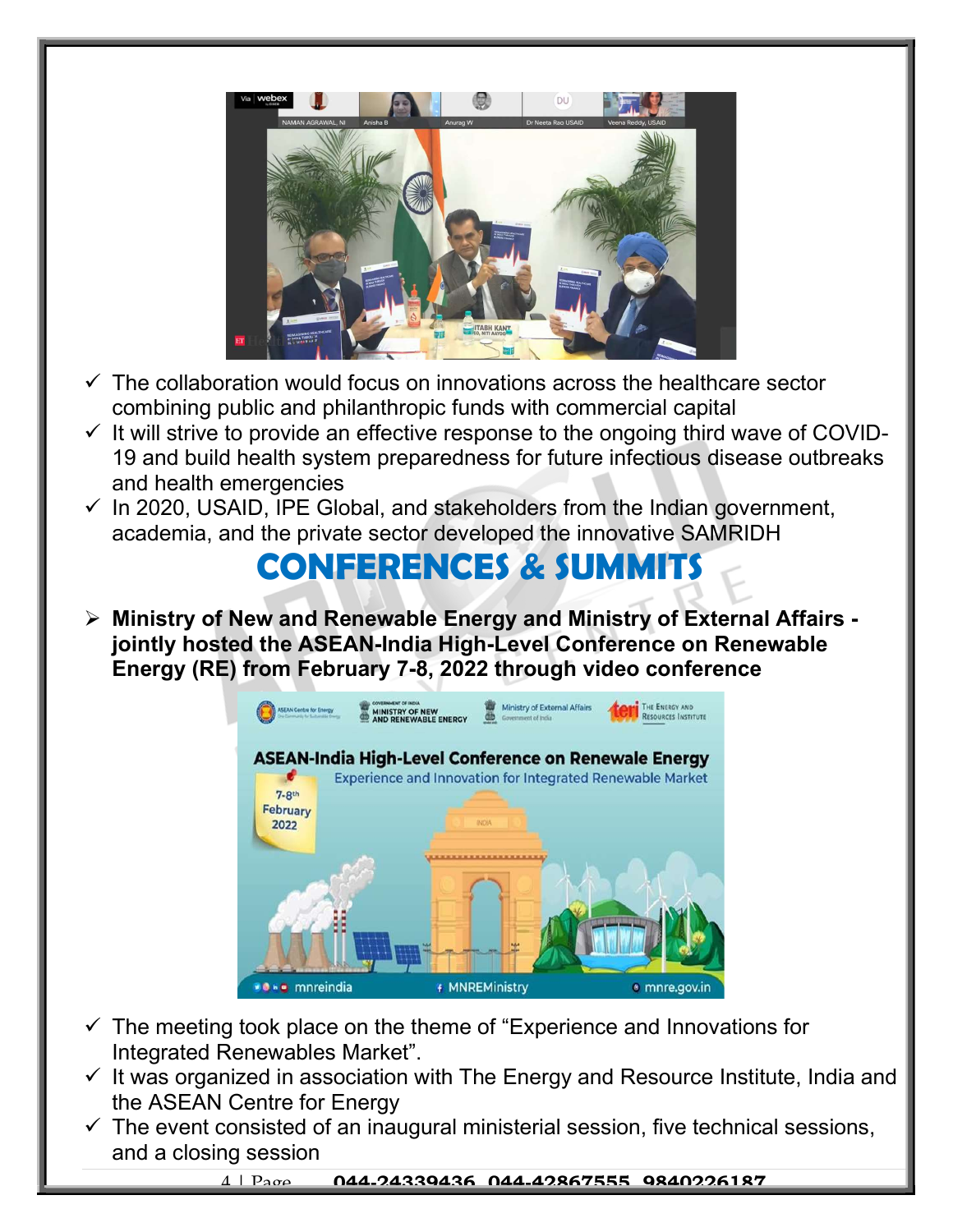- $\checkmark$  More than 1,000 delegates from over 20 countries participated in the conference.
- $\checkmark$  During the ministerial session, the ministers acknowledged the threat posed by climate change and reiterated their intention towards renewable transition for a sustainable future.
- $\checkmark$  On the occasion, Indian Minister of Power and New & Renewable Energy R K Singh delivered the key note and observed that India and ASEAN can together develop an entire ecosystem for renewable energy (RE).
- $\checkmark$  He also applauded ASEAN's efforts for achieving the development of an ASEAN power grid.
- $\checkmark$  The Minister congratulated Indonesia for taking over the presidency of G20 in 2022
- $\checkmark$  Cambodia is the current chair of ASEAN

## SCIENCE, TECHNOLOGY & ENVIRONMENT

- $\triangleright$  The Drugs controller General of India granted Emergency Use Permission to single dose Sputnik light Covid-19 vaccine
- $\checkmark$  With this, it has become the ninth Covid-19 vaccine to get the approval for usage in the country
- $\checkmark$  Earlier, on July 1 last year, India's drug regulator had refused to grant EUA to Sputnik Light.
- $\checkmark$  Sputnik and Sputnik Light is based on recombinant human adenovirus vector platform
- $\checkmark$  The Russian health officials had authorised the one-shot Sputnik Light version of its coronavirus vaccine for use in May last year.
- $\checkmark$  The vaccine was developed by Russian Direct Investment Fund (RDIF) and is distributed by Dr Reddy's laboratory in India
- $\checkmark$  Sputnik light, which has shown an efficiency of 65.4%, is currently used in more than 30 countries.
- $\checkmark$  As per the real time data, Sputnik Light was found to be a safe and effective vaccine when used both on a standalone basis and as a booster.

#### ECONOMY

- On February 10, Reserve Bank Governor Shaktikanta Das headed sixmember Monetary Policy Committee (MPC) - decided to maintain the status quo on the benchmark interest rate or repo rate at its six and final bimonthly review meeting of FY22
- $\checkmark$  With this, the repo rate remains at 4% and reverse repo rate at 3.35%
- $\checkmark$  This is the tenth consecutive time since the rate remains unchanged.
- $\checkmark$  The central bank had last revised the policy rate on May 22, 2020
- $\checkmark$  The MPC also opted to keep the marginal standing facility (MSF) unchanged at 4.25%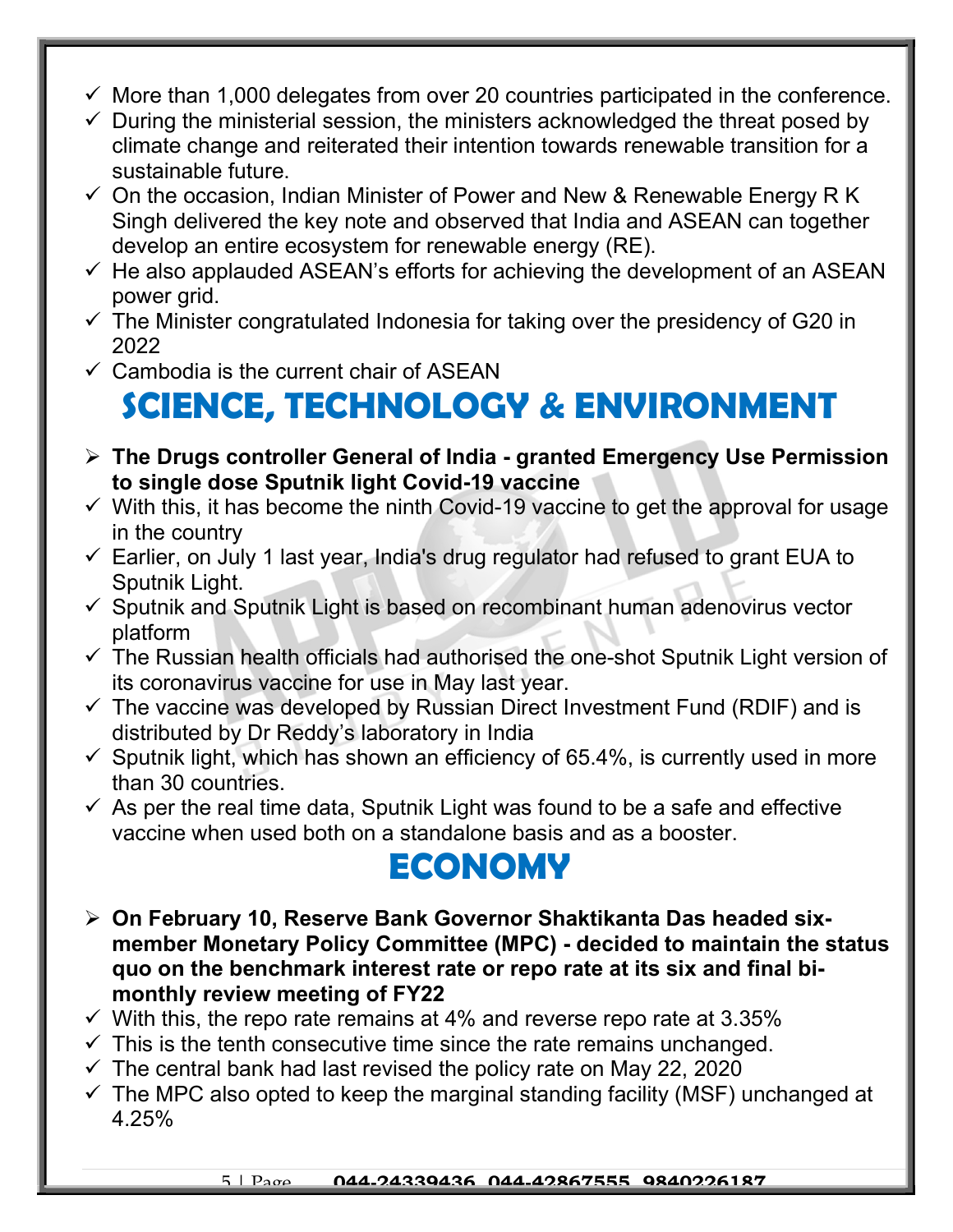- $\checkmark$  The apex bank had projected India's economic growth for the financial year 2023 (FY23) at 7.8%
- $\checkmark$  The growth rate for the current financial year ending March 2022 is retained at 9.2%.
- $\checkmark$  In another key decision, the cap under e-RUPI prepaid digital vouchers has been enhanced from ₹10,000 presently, to ₹1 lakh per voucher and the vouchers can be used more than once for multiple transactions until the amount is fully redeemed
- $\checkmark$  The move, aimed at enhancing the delivery of government schemes, will also help companies offer a larger range of benefits to their employees through the vouchers
- $\checkmark$  The e-RUPI prepaid digital voucher, which runs on the UPI platform, was developed by the National Payments Corporation of India (NPCI) and launched in August 2021
- $\checkmark$  e-RUPI prepaid digital vouchers are like e-gift cards, which are prepaid in nature, can be used in specified outlets and are delivered electronically to mobile phone
- $\checkmark$  The e-RUPI would be shared with the beneficiaries for a specific purpose or activity by organizations via SMS or QR code.
- $\checkmark$  It is a person-specific and purpose-specific cashless voucher and can be used by individuals, corporates or governments.
- $\checkmark$  The e-vouchers are used by and large to deliver benefits to people in far-flung areas and those who are not too digital-savvy.
- $\checkmark$  Since its inception, it has been a single-use cashless payment voucher with a cap of Rs 10,000
- $\checkmark$  The RBI has also hiked the limit for inflows under the Voluntary Retention Scheme to Rs 2.5 lakh crore from Rs 1.5 lakh crore
- $\checkmark$  The reverse repo rate is the rate at which the RBI borrows money from the banks in the short term, while the repo rate is the rate at which RBI lends money to the commercial banks

### **OBITUARY**

 $\triangleright$  French researcher and virologist Luc Montagnier, who won a noble prize for discovering HIV in 2008 – died on February 8 at the age of 89 years at Neuilly-sur-Seine, Paris



6 | Page 044.24339436 044.42867555 9840226187